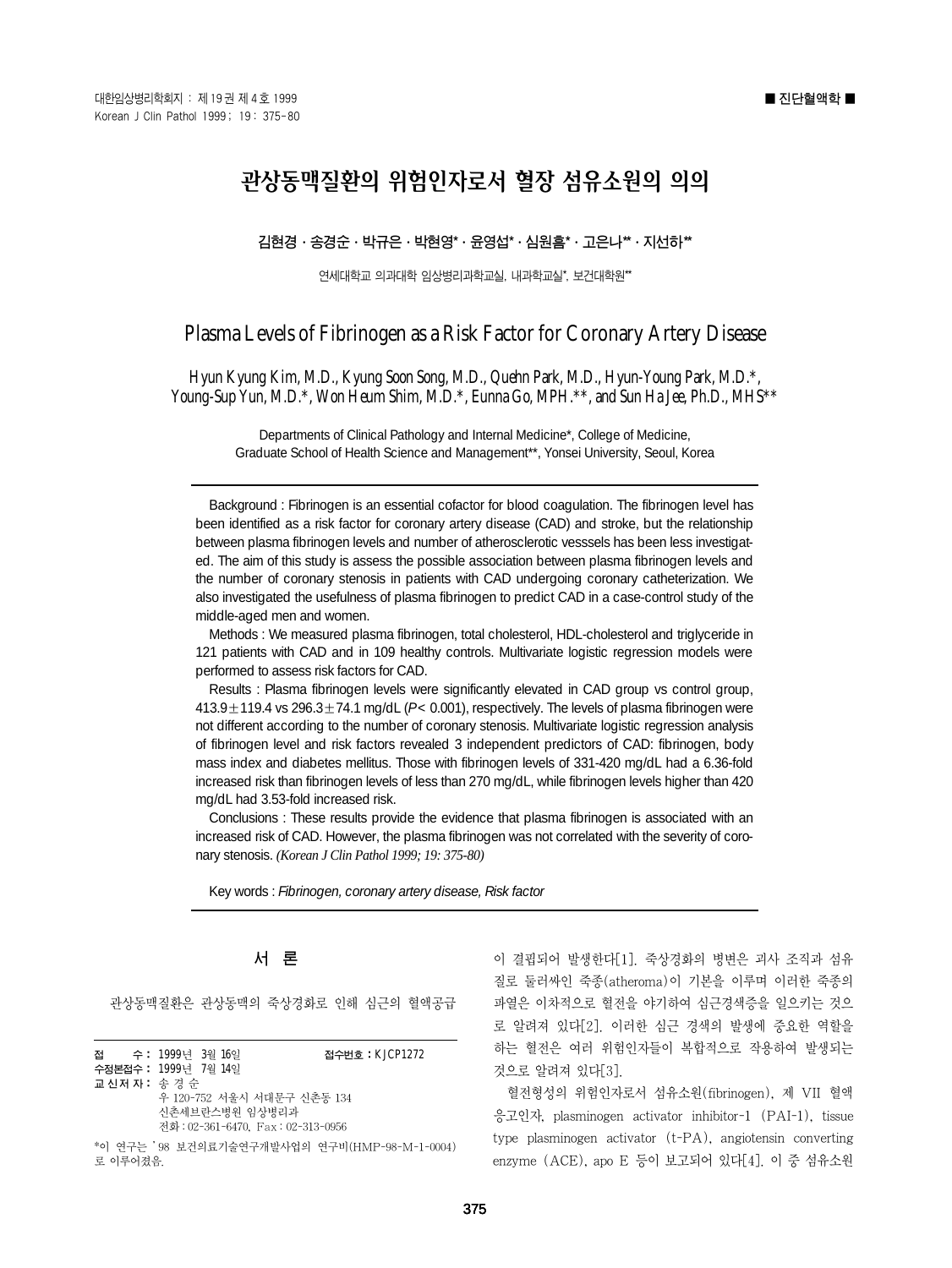은 제 I 혈액응고인자로서 혈전형성에 중요한 역할을 담당하는 혈장 단백질로서 혈장내 섬유소원의 농도 상승은 허혈성 심질환, 뇌졸중, 말초혈관질환, 동맥경화증, 혈전증 등을 유발하는 위험요 인으로 보고되고 있다[5, 6]. 섬유소원이 관상동맥질환의 혈전 형 성을 유발하는 인자로 널리 관찰되었으나, 관상동맥 협착의 병변 정도에 따른 섬유소원의 농도에 대해서는 연구가 미진한 실정이다. 이에 본 연구에서는 관상동맥 협착의 정도가 확인된 관상동맥 질환자와 정상인에서 혈장 섬유소원을 측정하여, 관상동맥협착 정 도에 따른 변화를 분석하고 아울러 관상동맥질환의 위험인자로서 중요성을 검토하여 보았다.

### 대상 및 방법

#### 1. 대상

연세의료원 심장혈관센터에 내원하여 관상동맥조영술을 시행 받은 환자 중 관상동맥협착의 병변이 있는 환자 121명(남자 83 명, 여자 38명; 평균 연령 59.5± 9.2세; 연령범위 36-84세)을 대 상으로 하였다. 이 중 안정형협심증은 61명, 불안정형협심증 41명, 급성심근경색증 19명이었다. 불안정형협심증은 안정시에도 흉통 이 발생하거나, 최근 1개월내 흉통이 발생한 경우, 또는 기존의 흉 통이 3주전부터 악화된 경우로 정의하였으며 그외의 전형적인 흉 통증상이 있는 경우는 안정형협심증으로 정의하였다[7]. 급성심 근경색증의 진단은 30분 이상 지속되는 허혈성 흉통의 병력, 심전 도상 2개 이상의 유도에서 관찰된 비정상 Q파, 혈청 CK-MB의 2배 이상 상승 중 2가지 이상의 기준에 해당하는 경우로 정의하 였다[8]. 관상동맥조영술 소견상 50% 이상의 협착을 의미있는 협착으로 정의하였으며, 의미있는 협착의 관상동맥 수에 따라 단일 혈관, 두 혈관, 세 혈관 질환으로 나누었다. 환자군에서 경구용항 응고제나 heparin 치료 중인 사람은 없었다.

정상대조군은 과거력상 심장질환이 없으며, 최근 5년동안 병원 에 입원한 병력이 없는 사람으로 건강강좌를 청취하기 위해 병원 에 내원한 109명(남자 70명, 여자 39명; 평균연령 59.3± 10.1세; 연령범위 26-79세)을 대상으로 하였다. 환자군과 정상대조군간에 연령 및 남녀비의 통계적 차이는 없었다.

### 2. 방법

#### 1) 섬유소원, 지질 및 기타 지표의 측정

환자군과 대조군 모두에서 혈장 섬유소원 및 혈청 지질을 측정 하였다. 섬유소원은 Fibri-prest (Diagnostica Stago, France) 시 약으로 자동응고기기인 STA (Diagnostica Stago, France)를 이 용하여 측정하였다. 총콜레스테롤과 중성지방은 Hitachi 747 (Hitachi, Nakashi, Japan) 자동생화학 분석기를 이용하여 효소법으 로 측정하였다. 고밀도지단백 콜레스테롤(HDL-cholesterol)는 직 접법으로 Hitachi 747 자동생화학 분석기를 이용하여 측정하였 다. 저밀도지단백 콜레스테롤(LDL-cholesterol)은 Friedewald 공식을 이용하여 계산하였다[9].

환자군 중 32명에서만 C-반응성 단백(CRP)및 적혈구 침강 속 도 검사(ESR)를 시행할 수 있었다. CRP는 면역비탁법으로 IM-MAGE (Beckmann Instruments, USA)를 이용하여 측정하였 고 ESR은 Westergren 시험관(Espette, Korea)을 이용하여 수 기법으로 측정하였다.

#### 2) 분석 방법

환자군과 대조군간의 연령, 체밀도지수(body mass index, BMI), 여러혈청지질농도의 비교는 t 검정으로 시행하였고, 두 군 간의 흡연, 고혈압, 당뇨병의 차이를 알기 위하여 카이제곱 검정을 하였다. 섬유소원이 관상동맥질환의 위험인자로서 중요한지를 알 기 위해 다변량 로지스틱 회귀분석을 실시하여 odds ratio (OR) 를 산정하였다. 섬유소원은 농도의 분포에 따라 4개 군으로 나누 어 분석하였는데 섬유소원의 농도가 270 mg/dL 미만인 1군, 270-330 mg/dL인 2군, 331-420 mg/dL인 3군, 420 mg/dL을 초과한 4군으로 분류하였다.

로지스틱 회귀분석시 섬유소원에 영향을 미칠수 있는 여러 인 자들 즉, 연령, 성별, BMI, 흡연, 당뇨, 고혈압, 총콜레스테롤, 중 성지방, 고밀도 및 저밀도 지단백 콜레스테롤, 심근경색증 등을 혼 란변수로 채택하여 시행하였다. 모든 통계분석은 Window SAS version 6.12를 이용하였으며, P 값이 0.05 미만인 경우 통계학적 의미가 있는 것으로 판정하였다.

### 결 과

### 1. 환자군과 대조군에서 혈장 섬유소원 농도 및 기타 지표 비교

혈장 섬유소원의 농도는 관상동맥질환자군이 정상대조군보다 매우 높았다(P < 0.001, Table 1). 연령, 흡연, 고혈압은 환자군과 대조군 간에 차이가 없었으나 BMI와 당뇨는 환자군에서 의미있게 높았다(P=0.015, P < 0.001). 총콜레스테롤, 중성지방, 저밀도지 단백 콜레스테롤은 환자군과 대조군간의 통계학적으로 의미있는 차이가 없었고, 고밀도지단백 콜레스테롤만이 환자군에서 의미있 게 낮았다(P < 0.001). 또한 총콜레스테롤/고밀도지단백콜레스테 롤(TC/HDL)의 비는 환자군에서 의미있게 높았다(P=0.001).

## 2. 임상적 진단 및 관상동맥 협착 정도에 따른 혈장 섬유소 원의 농도

혈장 섬유소원의 농도는 안정형, 불안정형 협심증 및 급성심근 경색증 세 군간의 통계학적으로 의미있는 차이가 관찰되었으며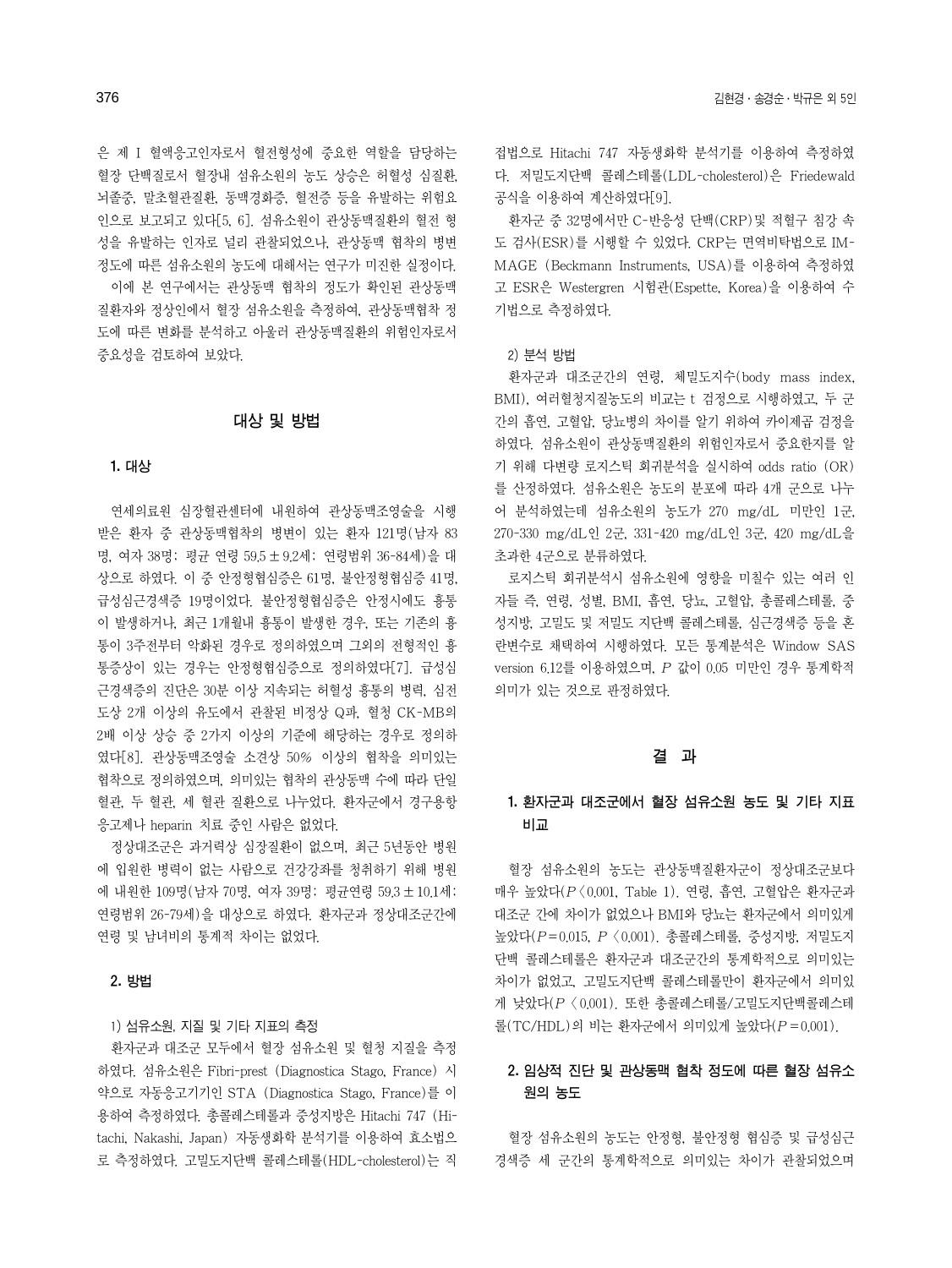Table 1. Characteristics of the 121 patients with coronary artery disease and 109 healthy controls

| Parameters                            |                  | Patients ( $n=121$ ) Controls ( $n=109$ ) | $P$ -value |
|---------------------------------------|------------------|-------------------------------------------|------------|
| Age (years)                           | $59.5 \pm 9.2$   | $59.3 \pm 10.1$                           | 0.868      |
| Male: Female                          | 83 : 38          | 70:39                                     | 0.483      |
| BMI, kg/m <sup>2</sup>                | $25.3 + 2.6$     | $24.4 + 2.8$                              | $0.015*$   |
| <b>Smokers</b>                        | 70               | 61                                        | 1.000      |
| Hypertension                          | 56               | 44                                        | 0.424      |
| Diabetes mellitus                     | 36               | 9                                         | $< 0.001*$ |
| Triglycerides (mg/dL)                 | $156.5 \pm 81.1$ | $150.9 \pm 77.8$                          | 0.597      |
| Total cholesterol (mg/dL)             | $197.0 \pm 36.7$ | $201.4 \pm 36.8$                          | 0.372      |
| HDL-cholesterol (mg/dL)               | $41.6 \pm 11.5$  | $53.6 \pm 11.4$                           | $< 0.001*$ |
| LDL-cholesterol (mg/dL)               | $122.4 \pm 36.6$ | $117.6 \pm 34.0$                          | 0.305      |
| Total cholesterol/<br>HDI-cholesterol | $4.2 \pm 2.8$    | $3.1 \pm 2.1$                             | $0.001*$   |
| Fibrinogen (mg/dL)                    | 413.9±119.4      | $296.3 \pm 74.1$                          | $< 0.001*$ |

Values are given as mean±SD or number of subjects.

 $*$   $P < 0.05$ .

(P=0.001), 급성심근경색증에서 혈장 섬유소원이 가장 높았다 (Table 2). 그러나 관상동맥 협착의 정도에 따른 혈장 섬유소원 의 농도에서 통계적으로 의미있는 차이는 없었다(P=0.941).

#### 3. 관상동맥질환의 위험인자 분석

관상동맥질환의 위험인자를 분석하기 위해 다중 로지스틱 회귀 분석을 시행한 결과, 혈장 섬유소원, 당뇨, BMI가 의미있는 위험 인자로 나타났다(Table 3). 섬유소원의 농도가 270 mg/dL 미 만인 1군에 비해서 섬유소원의 농도가 331-420 mg/dL인 3군은 관상동맥질환의 위험이 6.36배 높고, 1군에 비해서 420 mg/dL 을 초과하는 4군은 3.53배 더 위험한 것으로 분석되었다. 당뇨가 있는 경우 관상동맥질환의 위험도가 4.38배 증가하였다.

#### 4. 섬유소원, ESR 및 CRP의 상관성

ESR과 CRP를 검사할 수 있었던 32명의 관상동맥환자에서 혈

| Table 3. Multivariate logistic analysis in coronary artery disease |  |  |
|--------------------------------------------------------------------|--|--|
|                                                                    |  |  |

Table 2. The plasma concentrations (mean $\pm$ SD) of fibrinogen in patients with coronary artery disease according to the extent of coronary stenosis and the clinical diagnosis

|                                | Number of patients | Fibrinogen (mg/dL) |
|--------------------------------|--------------------|--------------------|
| Clinical diagnosis*            |                    |                    |
| Stable angina                  | 61                 | $394.4 \pm 109.4$  |
| Unstable angina                | 41                 | $399.1 \pm 106.2$  |
| Acute myocaridal infarction    | 19                 | $503.0 \pm 140.6$  |
| Coronary stenosis <sup>t</sup> |                    |                    |
| 1-vessel disease               | 56                 | $416.6 \pm 128.5$  |
| 2-vessel diseases              | 41                 | $412.0 \pm 109.5$  |
| 3-vessel diseases              | 24                 | $406.6 + 117.5$    |

\* *P* =0.001; � *P* =0.941.

장 섬유소원과 CRP와의 상관성은 통계학적으로 의미있는 양의 상관성이 관찰되었다(r=0.643, P < 0.001). 혈장 섬유소원과 ESR 간에도 통계학적으로 의미있는 양의 상관성이 있었다(r=0.647, P  $(0.001)$ .

### 고 찰

혈전은 관상동맥질환의 죽상경화 병변에서 일어나는 중요한 변 화로서 급성심근경색이나 심장마비, 불안정형 협심증을 초래하는 주요 원인으로 밝혀져 있다[10]. 혈전은 죽상경화판의 손상으로 발생되지만 혈중 혈전 형성 물질의 증가에 의해서도 혈전이 발생 되어 진행할 수 있다[11].

섬유소원은 혈액응고의 마지막 단계에 작용하는 당단백으로 트 롬빈에 의해 섬유소가 되며 활성형 응고인자 XIII의 작용으로 안 정된 섬유소를 형성하여 지혈하는 작용을 한다. 따라서 섬유소원 이 증가하면 혈액의 점도를 높여서 혈전이 발생할 위험이 높아지 는 것으로 알려져 있다[4-6, 12].

본 연구에서는 관상동맥협착의 병변이 확인된 121명의 환자에 서 혈장 섬유소원의 농도가 대조군에 비해 유의하게 높았으며, 관 상동맥질환군 중에서는 급성심근경색증에서 가장 높았다. 섬유소

| <b>Risk Factors</b>                            | Logistic<br>function coefficient | Standard<br>error of coefficient | Odds Ratio | 95%<br>confidence interval | $P$ -value             |
|------------------------------------------------|----------------------------------|----------------------------------|------------|----------------------------|------------------------|
| 2nd quartile of fibrinogen levels*             | 0.798                            | 0.568                            | 2.22       | $0.73 - 6.76$              | 0.160                  |
| 3rd quartile of fibrinogen levels <sup>t</sup> | 1.850                            | 0.602                            | 6.36       | 1.96-20.68                 | $0.002$ <sup>\$</sup>  |
| 4th quartile of fibrinogen levels <sup>#</sup> | 1.260                            | 0.276                            | 3.53       | $2.05 - 6.06$              | $< 0.001$ <sup>§</sup> |
| Diabetes mellitus (yes vs no)                  | 1.477                            | 0.674                            | 4.38       | 1.17-16.41                 | $0.028$ <sup>\$</sup>  |
| Hypertension (yes vs no)                       | 0.357                            | 0.461                            | 1.43       | $0.58 - 3.53$              | 0.439                  |
| Body mass index (kg/m <sup>2</sup> )           | 0.173                            | 0.080                            | 1.19       | 1.02-1.39                  | $0.030*$               |
| Smoking (yes vs no)                            | $-0.130$                         | 0.502                            | 0.88       | $0.33 - 2.35$              | 0.796                  |
| Age (years)                                    | $-0.012$                         | 0.023                            | 0.99       | $0.94 - 1.03$              | 0.604                  |
| Sex (male vs female)                           | 0.015                            | 0.562                            | 1.02       | $0.34 - 3.05$              | 0.979                  |

\* 2nd quartile of fibrinogen levels indicates 270 to 330 mg/dL (compared with the reference category); <sup>†</sup> 3rd quartile of fibrinogen, 331 to 420 mg/dL; <sup>‡</sup> 4th quartile of fibrinogen,  $>420$  mg/dL;  ${}^{8}P < 0.05$ .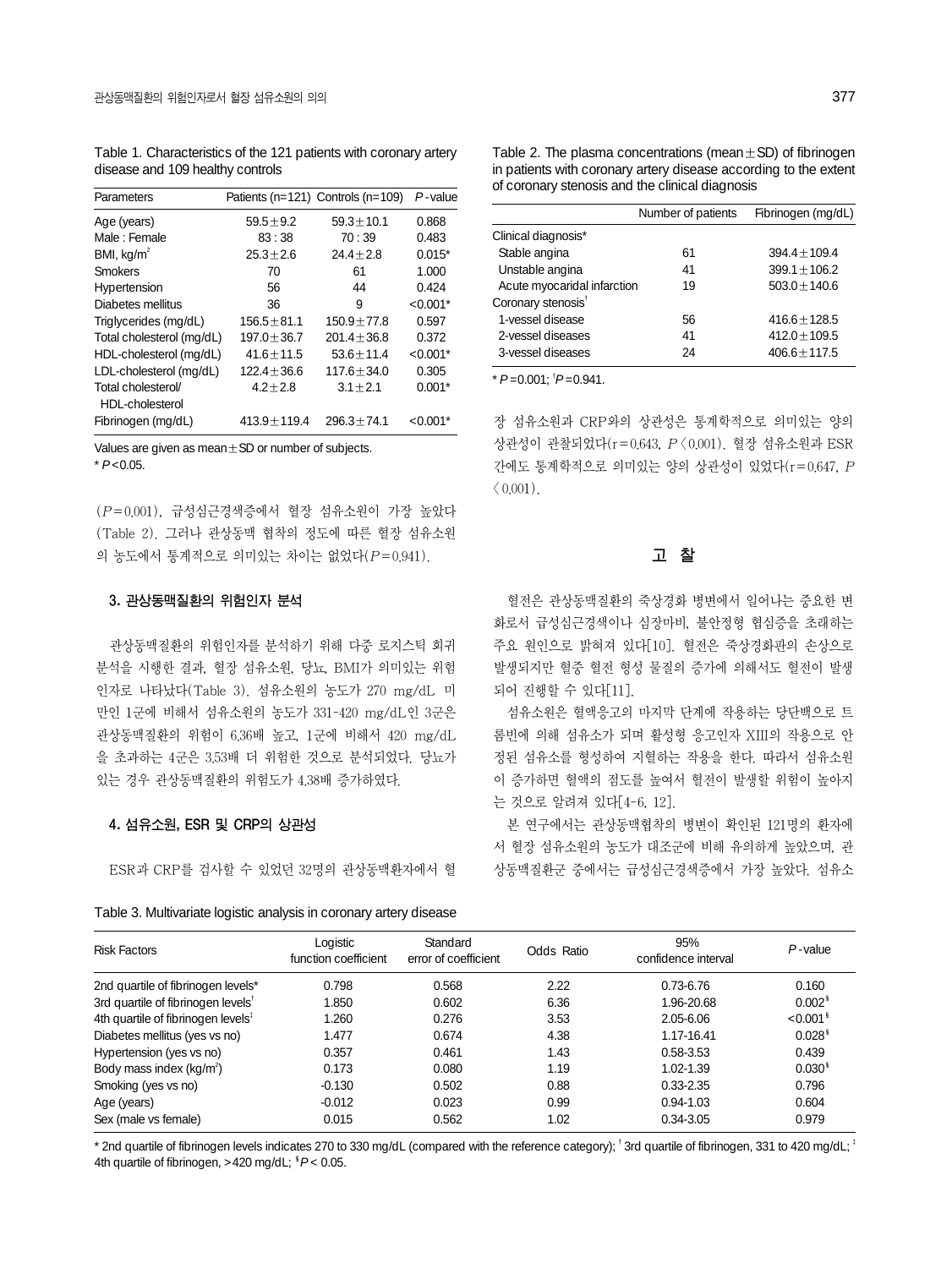원은 심근 손상 후에 증가하여 5일 후 최대 농도를 나타내는 것 으로 알려져 있는 바 본 연구에서도 급성심근경색후 섬유소원의 농도가 증가하는 일치된 소견을 보였다[13]. 관상동맥질환에서 증가된 섬유소원은 관상동맥질환의 지표로 사용될 수 있으며 죽 상동맥경화의 형성과 진행에 관여할 것으로 추정하고 있다[14]. 본 연구에서는 관상동맥의 협착에 따른 혈장 섬유소의 농도는 차 이가 없었다. ECAT (European Concerted Action on Thrombosis and Disabilities) 연구팀에서 보고한 바에 의하면 여러개의 관상동맥에 완전 폐쇄(total occlusion)가 있는 환자를 제외하고 는 관상동맥조영술로 측정된 관상동맥의 협착 병변의 수와 혈장 섬유소원간에 연관성이 없었다고 하였다[15]. 반면 초고속 컴퓨 터 단층촬영(ultrafast computed tomography)을 이용하여 측정 된 관상동맥의 죽상경화증 정도와 혈장 섬유소원간에는 연관이 있 다는 보고도 있다[16]. 이러한 상반된 결과는 관상동맥내 죽상경 화증의 정도를 측정하는 방법이 서로 다르기 때문으로 생각된다.

본 연구에서는 섬유소의 농도가 270 mg/dL 미만인 1군에 비 해서 섬유소원의 농도가 331-420 mg/dL인 3군은 관상동맥질환 의 위험이 6.36배 높고, 420 mg/dL을 초과하는 4군은 3.53배 더 위험한 것으로 분석되었다. 이는 섬유소원의 농도가 280 mg/dL 이하인 경우에 비해서 360 mg/dL 이상인 경우 관상동맥질환의 위험이 6배 증가한다는 Eriksson 등[17]의 보고와 유사하였다. 혈장 섬유소원은 급성 염증성 반응양 물질로서 관상동맥질환 자 체로 인해 증가할 수 있다. Kamphuisen 등[18]은 정맥 혈전증 환자에서 증가된 혈장 섬유소원의 농도는 다중 로지스틱 회귀분 석에서 CRP의 농도를 통제한 경우에도 여전히 의미있는 혈전증 의 위험인자로 분석됨을 보여, 혈장 섬유소원의 증가가 급성 염 증성 반응으로 인하여 증가한 것이 아니라고 주장한 바 있다. 본 연구에서 다중 로지스틱 회귀분석시 혈장 섬유소원을 상승시킬 수 있는 심근경색증을 혼란변수로 통제하여 분석하였으므로 심근 경색증으로 인한 혈장 섬유소원의 상승을 배제할 수 있을 것으로 생각된다.

관상동맥질환의 고전적인 위험인자로 고혈압, 당뇨, 흡연, 고지 혈증, 비만 등이 널리 알려져 있다[19]. 본 연구에서는 당뇨와 비 만의 척도인 BMI 만이 위험인자로서 의미있게 나타났다. 또 총 콜레스테롤은 관상동맥질환과 대조군간에 의미있는 차이가 없었 으나 TC/HDL의 비는 환자군에서 의미있게 높았다. 총콜레스테 롤은 급성심근경색 후 7-10일 후에 가장 낮아지고 2개월이 지나 야 정상 수준으로 회복되는 것으로 알려져 있다[20]. 따라서 급 성 관동맥 심질환을 가진 환자에서는 TC/HDL의 비가 총콜레스 테롤 보다 더 의미있는 지표로 사용될 수 있다[21]. 본 연구에서 관상동맥질환자 중 치료약제에 대한 조사가 가능했던 사람 80명 중 12명(15%)에서 고지혈증 치료약제를 사용하고 있어, 고지혈 증 약제도 환자군의 총콜레스테롤의 농도에 영향을 미쳤을 것으 로 사료된다.

최근 관상동맥질환의 위험인자로서 만성염증의 지표인 CRP, interleukin-6, 백혈구수, ESR 등이 등장하고 있다[22]. Toss 등

[14]은 CRP가 불안정형 협심증의 예후인자로 유용함을 강조하 였고 Gillum 등[23]은 ESR이 관상동맥질환의 위험인자임을 보 고한 바 있다. 본 연구에서는 여러 염증성 지표들을 환자군과 정 상대조군에서 측정하지 못하였지만 32명의 관상동맥질환자에서 ESR과 CRP를 측정하여 혈장 섬유소원과의 상관성을 본 결과, 모두 통계학적으로 의미있는 양의 상관성이 관찰되었다. 관상동 맥질환의 위험인자로서 이들 염증성 지표의 유용성에 대해서는 앞으로 더 연구가 필요할 것이다.

최근에는 유전자 수준의 연구가 발전함에 따라 섬유소원의 DNA를 추출하여 중합효소연쇄반응(polymerase chain reaction, PCR)을 시행한 후 제한효소로 처리하여 유전자 다형성을 검사 할 수 있게 되었고, 섬유소원의 유전자형과 혈전증간의 연관성이 연구되고 있다[24-26]. 섬유소원 유전자에는 11개의 유전자 다형 성이 존재하는 것으로 알려져 있는데, 이중 HaeIII 다형성과 BclI 다형성이 혈장 섬유소원 농도와 관련있는 것으로 알려져 있다 [27-29]. Heinrich 등[30]은 HaeIII 다형성의 H2H2 유전자형이 섬유소원 농도의 상승과 관련성이 높다고 하였고, Humphries 등 [31]은 BclI 다형성의 B2B2 유전자형이 섬유소원 농도를 상승 시킨다고 보고하였다. 한편 섬유소원 농도가 혈전증과는 상관성 이 없다는 보고도 있다[32]. 앞으로 관상동맥질환에서 이러한 섬 유소원 유전자 다형성의 빈도와 섬유소원의 농도를 조사하여 한 국인에서 관상동맥질환의 유발인자로서 섬유소원 유전자 다형성 을 밝히는 것이 필요하리라 사료된다.

## 요 약

연구배경 : 혈장 섬유소원은 혈액응고에 중요한 인자이다. 관 상동맥질환이나 뇌졸중에서 섬유소원은 위험인자로서 알려져 있 지만 이직 섬유소원과 죽상동맥경화의 정도간의 상관성에 대해서 는 연구가 미진하다. 본 연구에서는 관상동맥조영술로 확인된 협 착 혈관의 수에 따른 섬유소원의 농도를 살펴보고, 아울러 중년 남자와 여자를 대상으로 환자-대조군 연구를 통해 관상동맥질환 의 위험인자로서 혈장 섬유소원의 농도에 대해 분석하고자 한다.

방법 : 121명의 관상동맥질환자와 109명의 정상대조군에서 혈 장 섬유소원, 중성지방, 총콜레스테롤, 고밀도지단백 콜레스테롤 을 측정하였고, 관상동맥질환의 위험인자를 분석하기 위해 다중 로지스틱 회귀분석을 시행하였다.

결과 : 혈장 섬유소원의 평균농도는 환자군이 413.9±119.4 mg/dL로 정상 대조군 296.3±74.1 mg/dL보다 의미있게 높았다 (P <0.001). 관상동맥협착의 정도에 따른 혈장 섬유소원의 농도 변화는 관찰되지 않았다. 다중 로지스틱 회귀분석으로 관상동맥 질환의 위험인자를 분석한 결과, 섬유소원, body mass index, 당뇨가 의미있는 위험인자로 분석되었다. 혈장 섬유소원의 농도 가 331-420 mg/dL인 경우 섬유소원의 농도가 < 270 mg/dL인 군에 비해 관상동맥질환 위험이 6.36배 증가하였고, 섬유소원의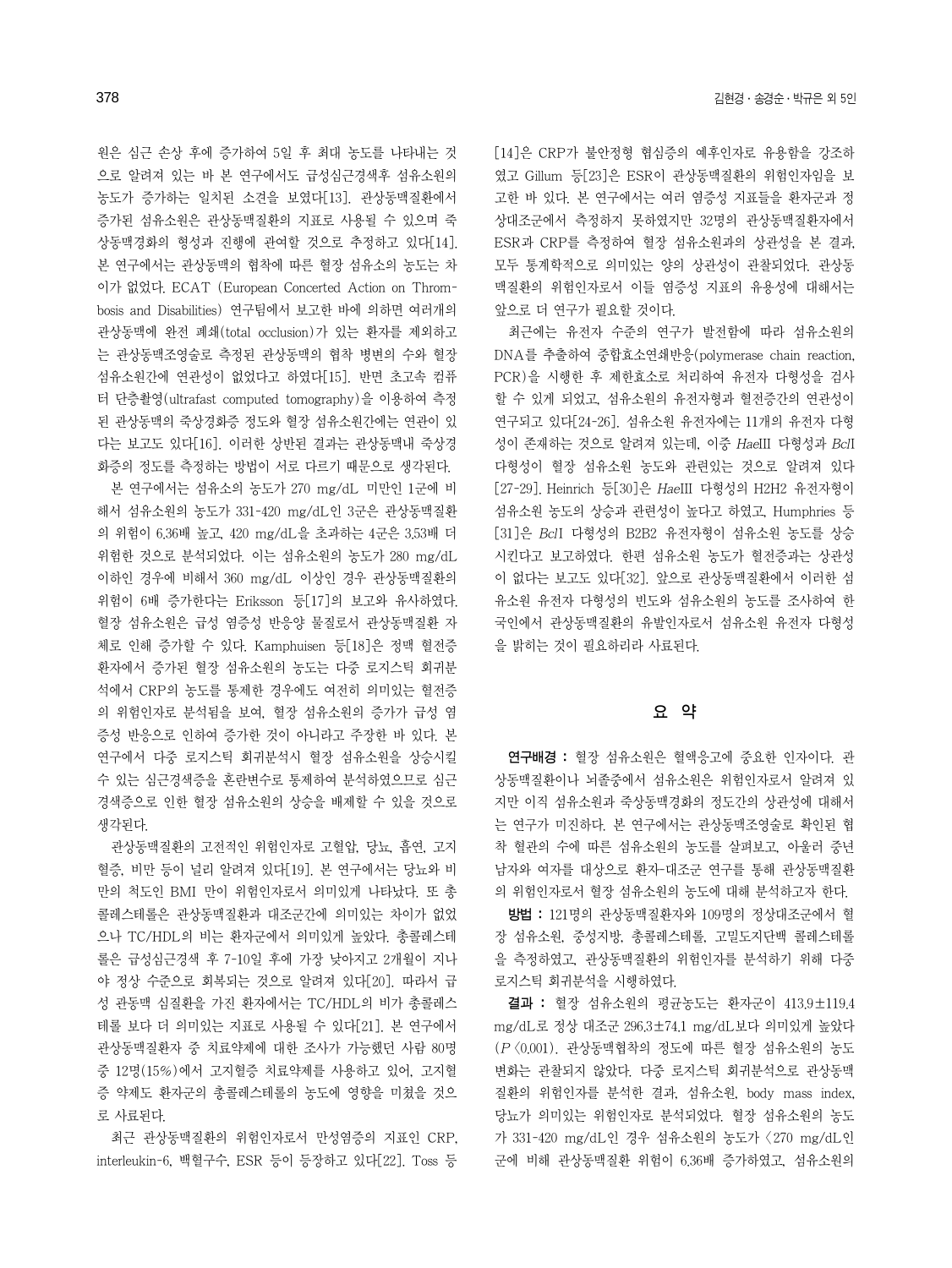농도가 > 420 mg/dL인 경우 위험이 3.53배 증가하였다.

결론 : 혈장 섬유소원은 관상동맥질환자의 위험인자로서 그 비 중이 높았다. 그러나 관상동맥의 협착 혈관의 정도에 따른 혈장 섬유소원의 농도는 변화는 없었다.

### 참고문헌

- 1. Buja LM and Willerson JT. *The role of coronary artery lesions in ischaemic heart disease: insights from recent clinicopathological, coronary arteriographic and experimental studies. Hum Pathol 1987; 18: 451-61.*
- 2. Davies MJ and Thomas AC. *Plaque fissuring: the cause of acute myocardial infarction, sudden ischaemic death and crescendo angina. Br Heart J 1985; 53: 363-73.*
- 3. Gensini GF, Comeglio M, Colella A. *Classical risk factors and emerging elements in the risk profile for coronary artery disease. Eur Heart J 1998; 19: A53-61.*
- 4. Minno GD, Grandone E, Margaglione M. *Clinical relevance of polymorphic markers of arterial thrombosis. Thromb Haemost 1997; 78: 462-6.*
- 5. Ernst E and Resch KL. *Fibrinogen as a cardiovascular risk factor: a meta-analysis and review of the literature. Ann Intern Med 1993; 118: 956-63.*
- 6. Tracy RP. *Atherosclerosis, thrombosis and inflammation: a problem of linkage. Fibrinol Proteol 1997; 11: 137-41.*
- 7. Braunwald E. *Unstable angina: a classification. Circulation 1989; 80: 410-4.*
- 8. Kohler HP, Carter AM, Stickland MH, Grant PJ. *Levels of activated FXII in survivors of myocardial infarction-association with circulating risk factors and extent of coronary artery disease. Thromb Haemost 1998; 79: 14-8.*
- 9. Friedewald WT, Levy RI, Fredrickson DS. *Estimation of the concentration of low-density lipoprotein cholesterol in plasma, without use of the preparative ultracentrifuge. Clin Chem 1972; 18: 499-502.*
- 10. Davies M. *The contribution of thrombosis to the clinical expression of coronary atherosclerosis. Thromb Res 1996; 82: 1-32.*
- 11. Fuster V, Badimon L, Badimon JJ, Chesebro JH. *The pathogenesis of coronary artery disease and the acute coronary syndromes. N Engl J Med 1992; 326: 242-50.*
- 12. Eichner JE, Moore WE, McKee PA, Schechter E, Reynold DW, Qi H, *et al. Fibrinogen levels in women having coronary angiography. Am J Cardiol 1996; 78: 15-8.*
- 13. Eastham R and Morgan E. *Plasma-fibrinogen levels in coronary-artery disease. Lancet 1963; 2: 1196-7.*
- 14. Toss H, Lindahl B, Siegbahn A, Wallentin L. *Prognostic influence of increased fibrinogen and C-reactive protein levels in unstable coronary artery disease. Circulation 1997; 96: 4204-10.*
- 15. ECAT Angina Pectoris Study Group. *ECAT angina pectoris study: baseline associations of haemostatic factors with extent of coronary arteriosclerosis and other coronary risk factors in 3000 patients with angina pectoris undergoing coronary angiography. Eur Heart J 1993; 14: 8-17.*
- 16. Levenson J, Giral P, Megnien JL, Gariepy J, Plaingosse MC, Simon A. *Fibrinogen and its relations to subclinical extracoronary and coronary atherosclerosis in hypercholesterolemic men. Arterioscler Thromb Vasc Biol 1997; 17: 45-50.*
- 17. Eriksson M, Egberg N, Wamala S, Gomer KO, Mittleman MA, Gustafsson KS. *Relationship between plasma fibrinogen and coronary heart disease in women. Arterioscler Thromb Vasc Biol 1999; 19: 67-72.*
- 18. Kamphuisen PW, Eikenboom JC, Vos HL, Pablo R, Sturk A, Bertina RM, *et al. Increased levels of factor VIII and fibrinogen in patients with venous thrombosis are not caused by acute phase reactions. Thromb Haemost 1999; 81: 680-3.*
- 19. Ross R. *The pathogenesis of atherosclerosis: a perspective for the 1990s. Nature 1993; 362: 801-9.*
- 20. Gore JM, Goldberg RJ, Matsumoto AS, Castelli WP, McNamara PM, Dalen JE. *Validity of serum total cholesterol level obtained within 24 hours of acute myocardial infarction. Am J Cardiol 1984; 54: 722-5.*
- 21. Kinosian B, Glick H, Garland G. *Cholesterol and coronary heart disease: predicting risks by levels and ratios. Ann Intern Med 1994; 121: 641-7.*
- 22. De Maat MPM, Verheggen P, Cats VM, Haverkate F, Kluft C. *Inflammatory markers as predictors in unstable angina. Fibrinol Proteol 1997; 11: 135-6.*
- 23. Gillum RF, Mussolino ME, Makuc DM. *Erythrocyte sedimentation rate and coronary heart disease: the NHANES I epidemiologic follow-up study. J Clin Epidemiol 1995; 48: 353-61.*
- 24. Zito F, Castelnuovo AD, Amore C, D'Orazio A, Donati MB, Iacoviello L. *BclI polymorphism in the fibrinogen β-chain gene is associated with the risk of familial myocardial infarction by increasing plasma fibrinogen levels. Arterioscler Thromb Vasc Biol 1997; 17: 3489-94.*
- 25. Carter AM, Catto AJ, Bamford JM, Grant PJ. *Gender-specific associations of the fibrinogen B 448 polymorphism, fibrinogen levels and acute cerebrovascular disease. Arterioscler Thromb Vasc Biol 1997; 17: 589-94.*
- 26. Bom JG, De Maat MPM, Bots ML, Haverkate F, De Jong PTVM, Hofman A, *et al. Elevated plasma fibrinogen. Arterioscler Thromb Vasc Biol 1998; 18: 621-5.*
- 27. Murray JC, Buetow K, Chung D, Aschbacher A. *Linkage disequilibrium of RFLP*'*s* at the  $\beta$ -fibrinogen and  $\gamma$ -fibrinogen loci on chromosome *4. Cytogenet Cell Genet 1985; 40: 707-8.*
- 28. Thomas AE, Green F, Cruickshank K, Humphries S. *The HaeIII and HIndIII polymorphisms of the beta fibrinogen gene: racial differences in frequency and association. Thromb Haemost 1991; 65: 487-90.*
- 29. Baumann RE and Henschen AH. *Human fibrinogen polymorphic site*